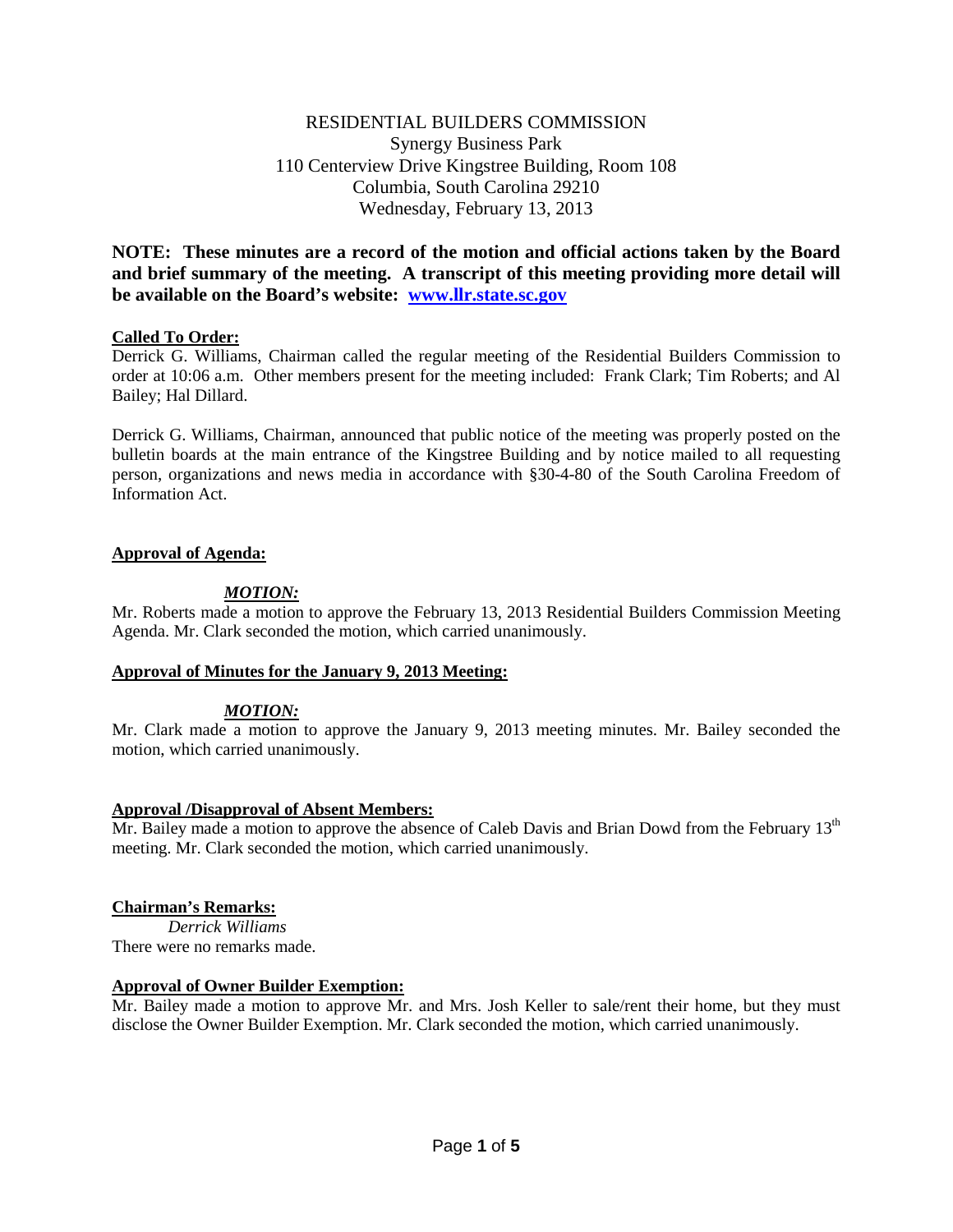## **Application Reviews:**

### *Mr. John Smith*

The Commission held an Application Review Hearing regarding Mr. John Smith. Mr. Smith appeared before the Commission to present testimony and waived his right to counsel.

### *MOTION:*

Mr. Clark made a motion to go into executive session. Mr. Dillard seconded the motion, which carried unanimously.

## *MOTION:*

Mr. Clark made a motion to come out of executive session. Mr. Dillard seconded the motion, which carried unanimously.

### *MOTION:*

Mr. Bailey made a motion to allow Mr. Smith to get his license. Mr. Dillard seconded the motion, which carried unanimously.

*(This proceeding was recorded by a court reporter in order to produce a verbatim transcript if requested in accordance with the law.)*

### Mr. *Justin Kelly*

The Commission held an Application Review Hearing regarding Mr. Justin Kelly. Mr. Kelly appeared before the Commission to present testimony and waived his right to counsel.

## *MOTION:*

Mr. Bailey made a motion to allow Mr. Bailey to take the exam. Mr. Roberts seconded the motion, which carried unanimously.

## *(This proceeding was recorded by a court reporter in order to produce a verbatim transcript if requested in accordance with the law.)*

## *Mr. Michael Harper*

The Commission held an Application Review Hearing regarding Mr. Michael Harper. Mr. Harper appeared before the Commission to present testimony and waived his right to counsel.

## *MOTION:*

Mr. Roberts made a motion to allow Mr. Harper to get his license, but must have a bond at all times. Mr. Bailey seconded the motion, which carried unanimously.

## *(This proceeding was recorded by a court reporter in order to produce a verbatim transcript if requested in accordance with the law.)*

### *Mr. Marlow Butler*

The Commission held an Application Review Hearing regarding Mr. Marlow Butler. Mr. Butler appeared before the Commission to present testimony and waived his right to counsel.

## *MOTION:*

Mr. Bailey made a motion to allow Mr. Butler to take exam. Mr. Roberts seconded the motion, which carried unanimously.

*(This proceeding was recorded by a court reporter in order to produce a verbatim transcript if requested in accordance with the law.)*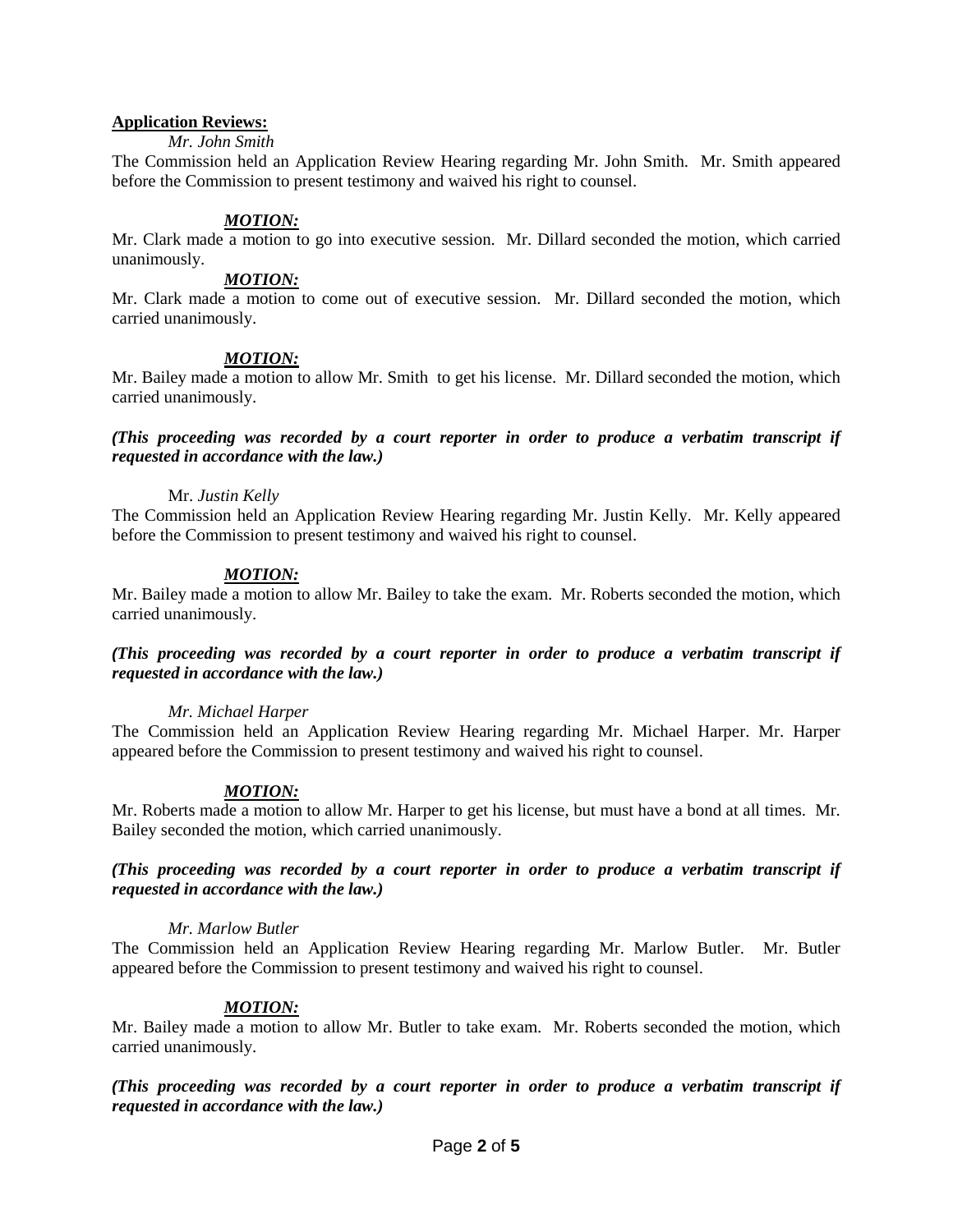## *Mr. Paul Sooy*

The Commission held an Application Review Hearing regarding Mr. Paul Sooy. Mr. Sooy appeared before the Commission to present testimony and waived his right to counsel.

## *MOTION:*

Mr. Dillard made a motion to approve Mr. Sooy to get his license. Mr. Roberts seconded the motion, which carried unanimously.

## *(This proceeding was recorded by a court reporter in order to produce a verbatim transcript if requested in accordance with the law.)*

## **Motion for Reinstatement:**

### *Mr. J. Michael Wilkes*

The Commission held an Application Review Hearing regarding Mr. J. Michael Wilkes. Mr. Wilkes appeared before the Commission to present testimony with his Attorney, Mr. Jahue Moore

## *MOTION:*

Mr. Dillard made a motion to go into executive session. Mr. Bailey seconded the motion, which carried unanimously.

## *MOTION:*

Mr. Bailey made a motion to come out of executive session. Mr. Clark seconded the motion, which carried unanimously.

## *MOTION:*

Mr. Bailey made a motion to allow Mr. Wilkes to reinstate his license, but must provide a payment plan with BB&T. Mr. Roberts seconded the motion, which carried unanimously.

### **Non-Compliance with previous Board Order:**

*Mr. Scott Bashor*

## *MOTION:*

Mr. Dillard made a motion to go into executive session. Mr. Bailey seconded the motion, which carried unanimously.

## *MOTION:*

Mr. Bailey made a motion to come out of executive session. Mr. Roberts seconded the motion, which carried unanimously.

## *MOTION:*

Mr. Roberts made a motion for Mr. Bashor to stay in compliance. Mr. Bailey seconded the motion, which carried unanimously.

## **Approval of Administrators Report and Recommendation:**

*Mr. James Heffernan, Case #2010-653*

The Board held a Final Hearing regarding Mr. James Heffernan.

### *MOTION:*

Mr. Roberts made a motion to uphold Recommendation. Mr. Clark seconded the motion, which carried unanimously.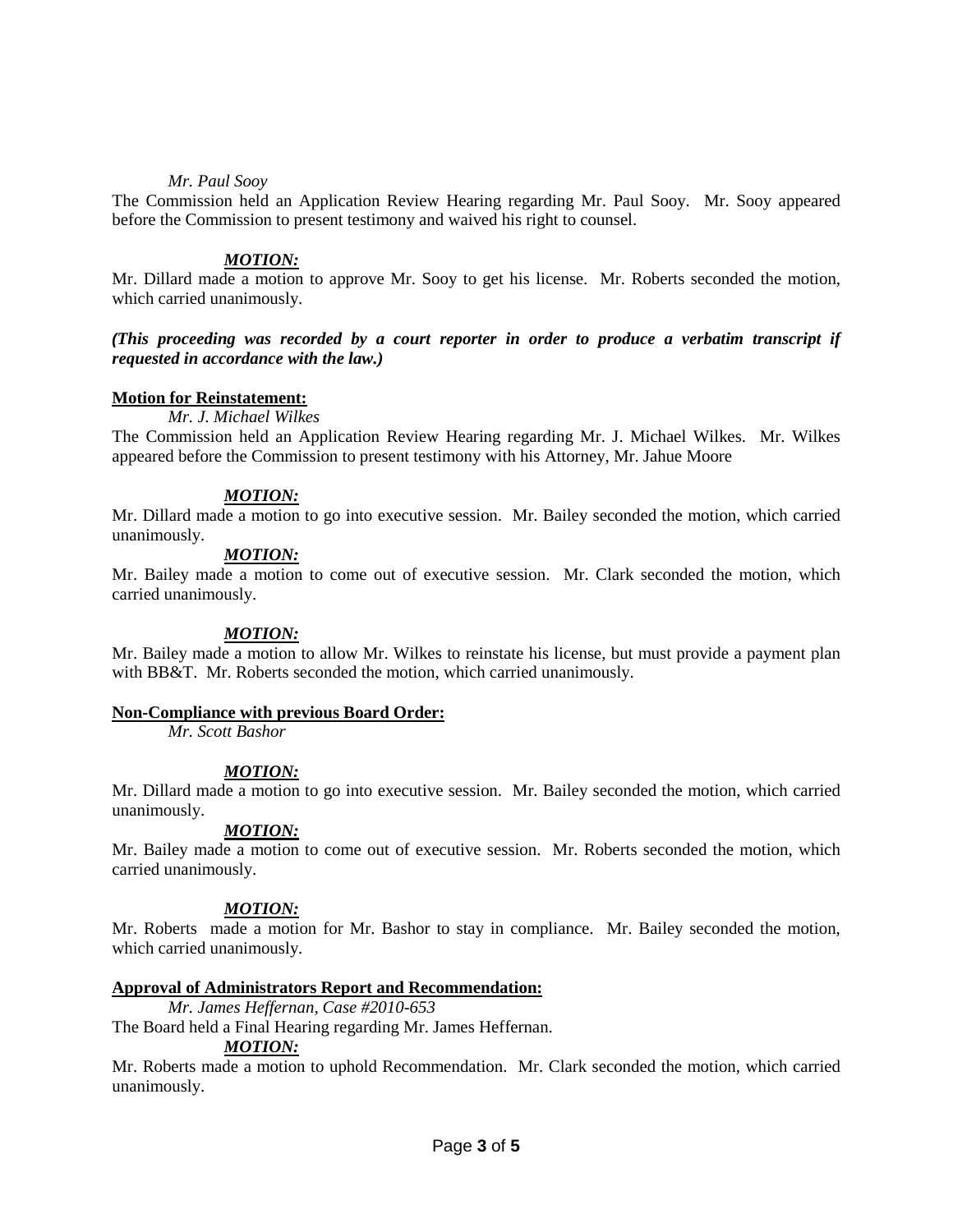## **Approval of Hearing Officer's Recommendation:**

*Mr. Jeffrey Johnston-Case #2012-26*

The Board held a Final Hearing regarding Mr. Jeffrey Johnston.

### *MOTION:*

Mr. Bailey made a motion to uphold Recommendation. Mr. Clark seconded the motion, which carried unanimously.

*Mr. Jimmy Howe-Case#2011-483* The Board held a Final Hearing regarding Mr. Jimmy Howe.

## *MOTION:*

Mr. Bailey made a motion to uphold Recommendation. Mr. Clark seconded the motion, which carried unanimously.

### *Mr. Martin Black-Case#2011-414 and 2012-116*

The Board held a Final Hearing regarding Mr. Martin Blake.

## *MOTION:*

Mr. Clark made a motion to uphold Recommendation. Mr. Roberts seconded the motion, which carried unanimously.

*Mr. Christian Novellino-Case#2012-85*

The Board held a Final Hearing regarding Mr. Christian Novellino.

### *MOTION:*

Mr. Roberts made a motion to uphold Recommendation. Mr. Bailey seconded the motion, which carried unanimously.

### *Mr. Gary Turgeon-Case#2011-485*

The Board held a Final Hearing regarding Mr. Gary Turgeon.

## *MOTION:*

Mr. Bailey made a motion to go into executive session. Mr. Roberts seconded the motion, which carried unanimously.

## *MOTION:*

Mr. Bailey made a motion to come out of executive session. Mr. Dillard seconded the motion, which carried unanimously.

## *MOTION:*

Mr. Bailey made a motion to uphold Recommendation. Mr. Roberts seconded the motion, which carried unanimously.

### **Administrator's Remarks:**

### *Janet Baumberger*

Janet Baumberger presented commission with information on the Exam Wavier Agreement request from Georgia.

## *MOTION:*

Mr. Clark made a motion to get more information. Mr. Roberts seconded the motion, which carried unanimously.

Janet Baumberger asked for clarification in the regards that the statute does not specify a timeframe for the 1 year experience.